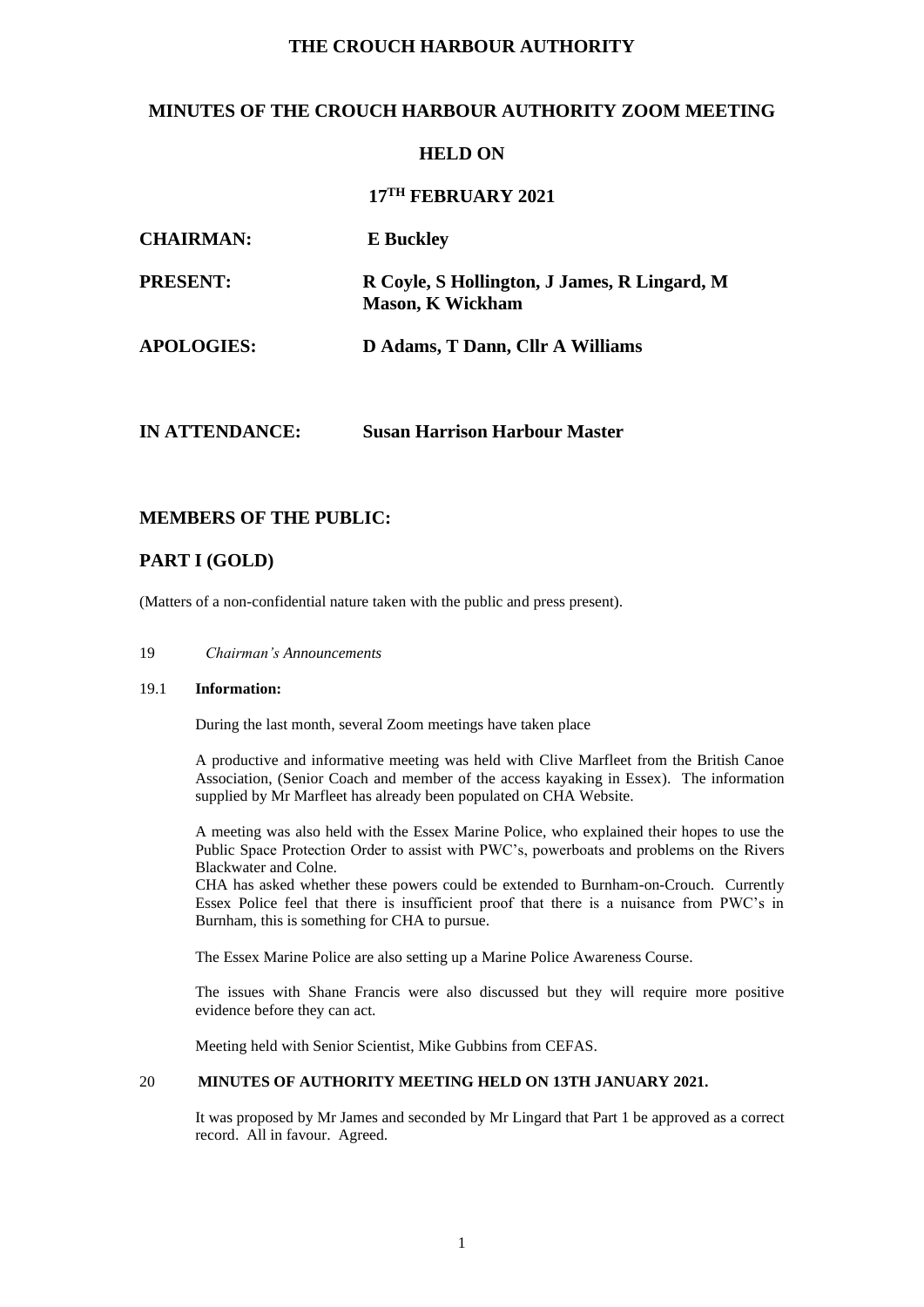Minutes of the Authority Zoom Meeting 17<sup>th</sup> February 2021

#### 21 *Code of Conduct for Jet Skis*

**Discussion:** The Jet Ski Code of Conduct has been circulated to the Advisory Committee for their views and thoughts. None of the comments were significant enough to be a concern.

**Decision:** To proceed with Jet Ski Code of Conduct as agreed at last CHA meeting.

**Action Items:** To promulgate for information

**To be Actioned By:** Elaine Hawksworth

**All in Favour:** 7/7 in favour. Agreed.

#### 22 *To Police the Launching at Hullbridge*

**Discussion**: Discussed at last meeting and left it open for members to consider what steps to take, either to purchase a small vessel and have it available on a trailer or the alternative would be to have Watchful up there all the time.

The Harbour Master is in the process of trying to get some signage up at Hullbridge. Mr Wickham has been going through the procedures of trying to get the necessary permissions to get the signs put up and is currently liaising with Rochford District Council and the Parish Council. A meeting with the Roach Coastal Community Team has been set up in two weeks times to discuss options.

**Decision:** Firstly, to pursue getting the approval to get the signs put up. Once permission is obtained, the issue of how to monitor and police the launching at Hullbridge can then be discussed. All agreed.

**Action Items:** To obtain necessary permissions for Signage

**To be Actioned By:** Mr Wickham

**All in Favour:** 7/7 in favour. Agreed.

### 23 *To Designate Clements Green Creek as a Non-Powered Craft Area*

Mr Hollington declared a personal interest as being a landowner alongside Clements Green Creek.

**Discussion:** The Chairman has spoken to Charlie Williams, Team Leader for Natural England who has indicated that they would support the proposal as they have for some time been looking to ban all boats in that area. DEFRA are also going to support this action. Natural England are currently preparing a response to the Chairman's enquiry and will be providing information who to contact at DEFRA.

Thought would need to be given as to where the ski boats salaam course would be relocated to and the changes would necessitate the issue of a Harbour Direction until the Byelaws were updated.

If members decided to designate Clements Green Creek as a non-powered boat area the next step would be for CHA to start a consultation process with all its Stakeholders.

**Decision**: It was proposed by the Chairman and seconded by Mr Wickham to move the process forward to designate Clements Green Creek a non-powered boat area.

**Action Items:** To put out to stakeholder consultation as the next step of the process.

#### **To be Actioned By:** Mr Buckley

**All in Favour:** 7/7 in favour. Agreed.